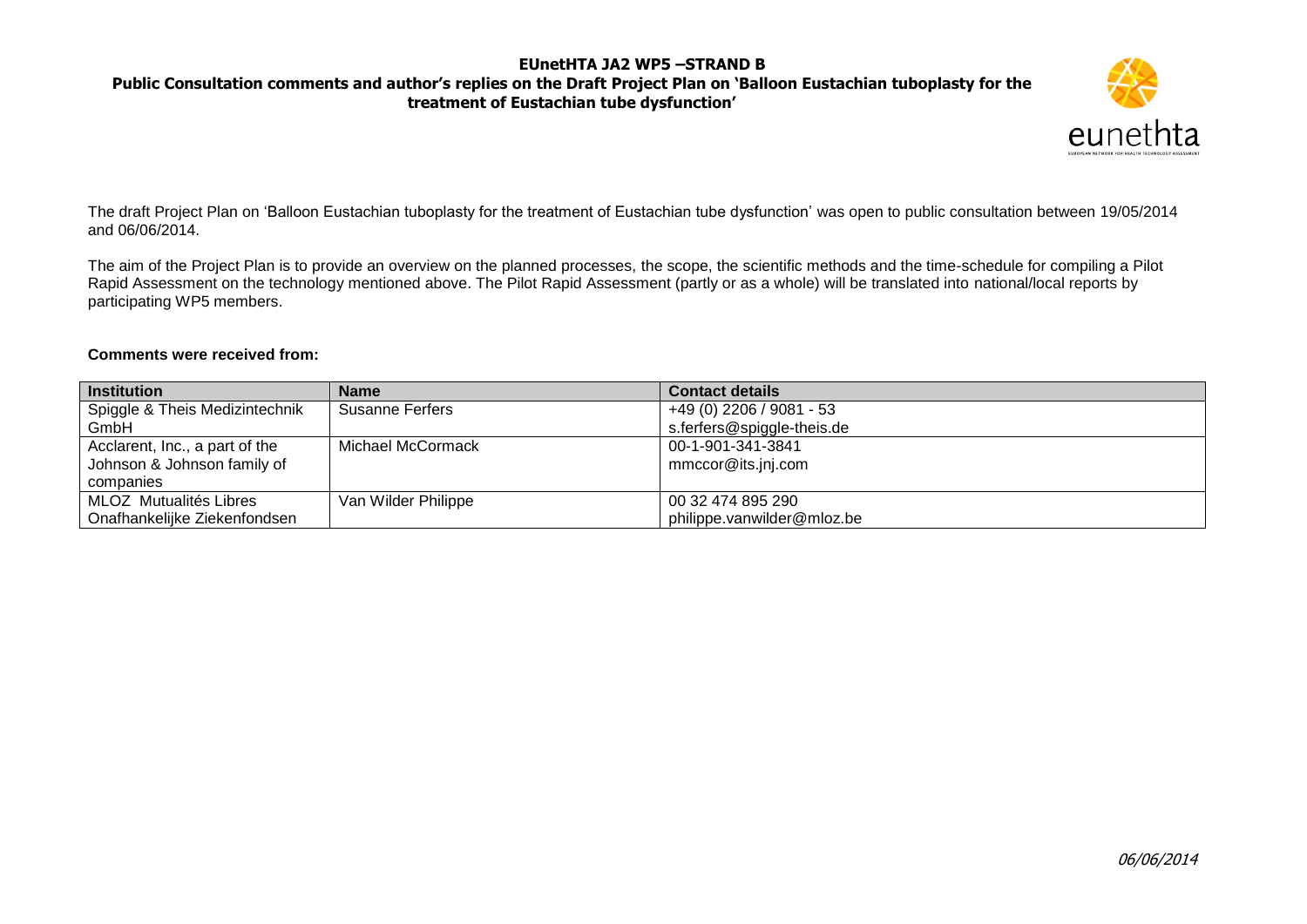# **Public Consultation comments and author's replies on the Draft Project Plan on 'Balloon Eustachian tuboplasty for the treatment of Eustachian tube dysfunction'**



**Summarized comments and replies:**

| <b>Comment</b><br># | Page | Line<br>number     | <b>Comment</b><br>received<br>from | <b>Comment</b>                                                                                                                                                                                                                                                                                                                                                                                                                                                                                                                                                                                                                                                                                                                                                                                                                                                                                                                                                                                                                                                                                                                                                                                                  | Author's reply                                                                                                                                                                                                     |
|---------------------|------|--------------------|------------------------------------|-----------------------------------------------------------------------------------------------------------------------------------------------------------------------------------------------------------------------------------------------------------------------------------------------------------------------------------------------------------------------------------------------------------------------------------------------------------------------------------------------------------------------------------------------------------------------------------------------------------------------------------------------------------------------------------------------------------------------------------------------------------------------------------------------------------------------------------------------------------------------------------------------------------------------------------------------------------------------------------------------------------------------------------------------------------------------------------------------------------------------------------------------------------------------------------------------------------------|--------------------------------------------------------------------------------------------------------------------------------------------------------------------------------------------------------------------|
|                     | 5    | 3.0:<br>Population | M.<br>McCormack                    | "Target population: adolescents over 12 years and adults with<br>otitis media with effusion (OME)."<br>As stated above, Acclarent is currently enrolling patients in the<br>ELLIOTT study to include subjects age 22 and older with ETD and<br>who are refractory to medical therapy. This study will not include a<br>pediatric patient population.                                                                                                                                                                                                                                                                                                                                                                                                                                                                                                                                                                                                                                                                                                                                                                                                                                                            | Thank you for this information.<br>The authors did not find the ELLIOTT<br>study protocol on clinicaltrials.gov.                                                                                                   |
| $\overline{2}$      | 5    | 3.0:<br>Population | М.<br>McCormack                    | ICD-10: H65.3 chronic mucoid otitis media, otitis media with<br>effusion (OME)(H65.2), H68.1 obstruction of Eustachian tube<br>We agree with the selection of ICD-10 codes H65.3 and H68.1 for<br>the identification of patients with ETD. However, consideration<br>should be given to the inclusion of the following additional codes:<br>H65.2<br>Chronic serous otitis media<br>H65.4<br>Other chronic nonsuppurative otitis media<br>H65.9<br>Unspecified nonsuppurative otitis media<br>Unspecified Eustachian tube disorder<br>H69.9<br>ETD is characterized by numerous symptoms, such as aural fullness<br>or pressure, tinnitus, ear pain, a clogged or muffled sensation in the<br>ear, recurrent or persistent middle ear effusion, a sensation of being<br>"underwater", and the inability to rapidly self-equilibrate middle ear<br>pressure following changes in ambient atmospheric pressure. In<br>addition, adult patients with ETD often present with conditions such<br>as serous otitis media, chronic otitis media, hearing loss, otalgia,<br>tympanic membrane retraction, or cholesteatoma formation. <sup>1,2,3</sup><br>Ockermann T. et al. Balloon Dilation Eustachian Tuboplasty: A | According to clinical experts, the<br>cause should be specified.<br>However, we can accept a broad list<br>of indications to the project plan.<br>Therefore, the suggested additional<br>codes have been included. |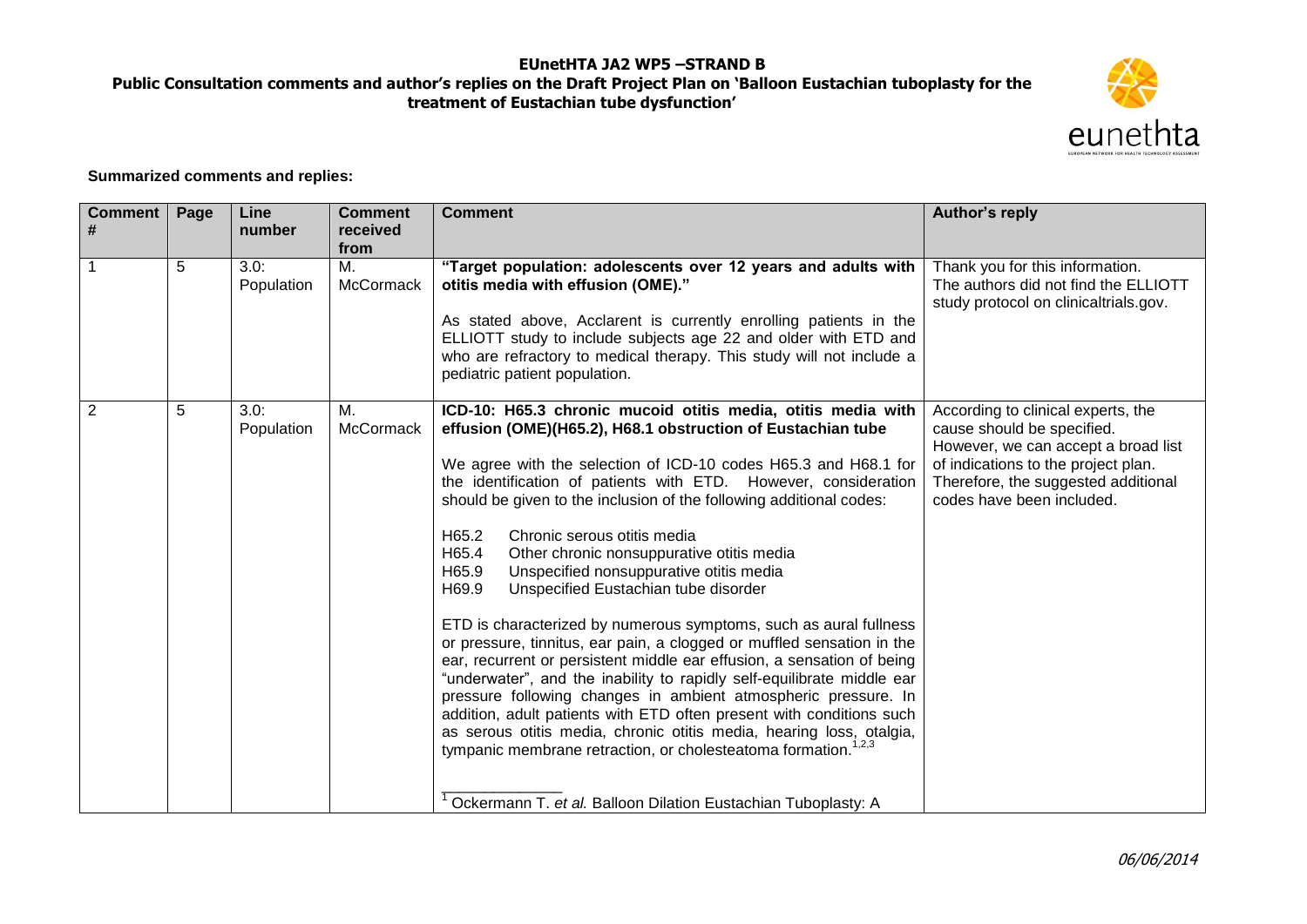

| <b>Comment</b><br># | Page | Line<br>number       | <b>Comment</b><br>received<br>from | <b>Comment</b>                                                                                                                                                                                                                                                                                                                                                                                                                                                                                                                                                                                                                                                                                                                                                                                                                                                                                                                                                                                                                                                                                                                                     | Author's reply                                                                                  |
|---------------------|------|----------------------|------------------------------------|----------------------------------------------------------------------------------------------------------------------------------------------------------------------------------------------------------------------------------------------------------------------------------------------------------------------------------------------------------------------------------------------------------------------------------------------------------------------------------------------------------------------------------------------------------------------------------------------------------------------------------------------------------------------------------------------------------------------------------------------------------------------------------------------------------------------------------------------------------------------------------------------------------------------------------------------------------------------------------------------------------------------------------------------------------------------------------------------------------------------------------------------------|-------------------------------------------------------------------------------------------------|
|                     |      |                      |                                    | Clinical Study. Laryngoscope. 2010 Jul; 120(7): 1411-1416.<br><sup>2</sup> McCoul E et al. Evolution of Eustachian Tube Surgery.<br>Laryngoscope. 2011 Mar; 121(3): 661-666.<br>Caffier P et al. Impact of Laser Eustachian Tuboplasty on Middle<br>Ear Ventilation, Hearing, and Tinnitus in Chronic Tube Dysfunction.<br>Hear.<br>2011<br>Feb;<br>$32(1)$ :<br>132-139.<br>Ear                                                                                                                                                                                                                                                                                                                                                                                                                                                                                                                                                                                                                                                                                                                                                                   |                                                                                                 |
| 3                   | 6    | 3.0:<br>Intervention | М.<br><b>McCormack</b>             | "Once the balloon is correctly positioned in the cartilaginous<br>and bony position of the Eustachian tube, it is filled with saline<br>up to a pressure of 10 bars. Pressure is maintained for<br>approximately 2 minutes and then the liquid is aspirated and<br>the catheter removed."<br>Attempts to directly address the ET surgically have spanned several<br>centuries and have included a wide variety of interventions. While<br>most surgery was previously directed to the bony isthmus, recently it<br>has become evident that the cartilaginous portion of the ET is the<br>most likely site of ETD pathology. <sup>2</sup><br>Based on the identified clinical need, a review of current literature,<br>and physician feedback, Acclarent has developed a Eustachian<br>Tube Balloon Catheter (ETBC) that is specifically intended to dilate<br>the ET for treatment of ETD. The ETBC is designed to facilitate<br>access to the ET and dilation of the target location of the medial,<br>cartilaginous portion of the ET. The balled catheter tip on the ETBC<br>is designed to prevent advancement of the device into the isthmus, | We have now included information<br>about the Acclarent catheter, based<br>on this description. |
|                     |      |                      |                                    | and there are endoscopic markers placed along the subject device to<br>aid in positioning under direct endoscopic visualization.                                                                                                                                                                                                                                                                                                                                                                                                                                                                                                                                                                                                                                                                                                                                                                                                                                                                                                                                                                                                                   |                                                                                                 |
| 4                   | 6    | 3.0:<br>Intervention | М.<br><b>McCormack</b>             | "Once the balloon is correctly positioned in the cartilaginous<br>and bony position of the Eustachian tube, it is filled with saline<br>up to a pressure of 10 bars. Pressure is maintained for<br>approximately 2 minutes and then the liquid is aspirated and                                                                                                                                                                                                                                                                                                                                                                                                                                                                                                                                                                                                                                                                                                                                                                                                                                                                                    | OK, this has been corrected.                                                                    |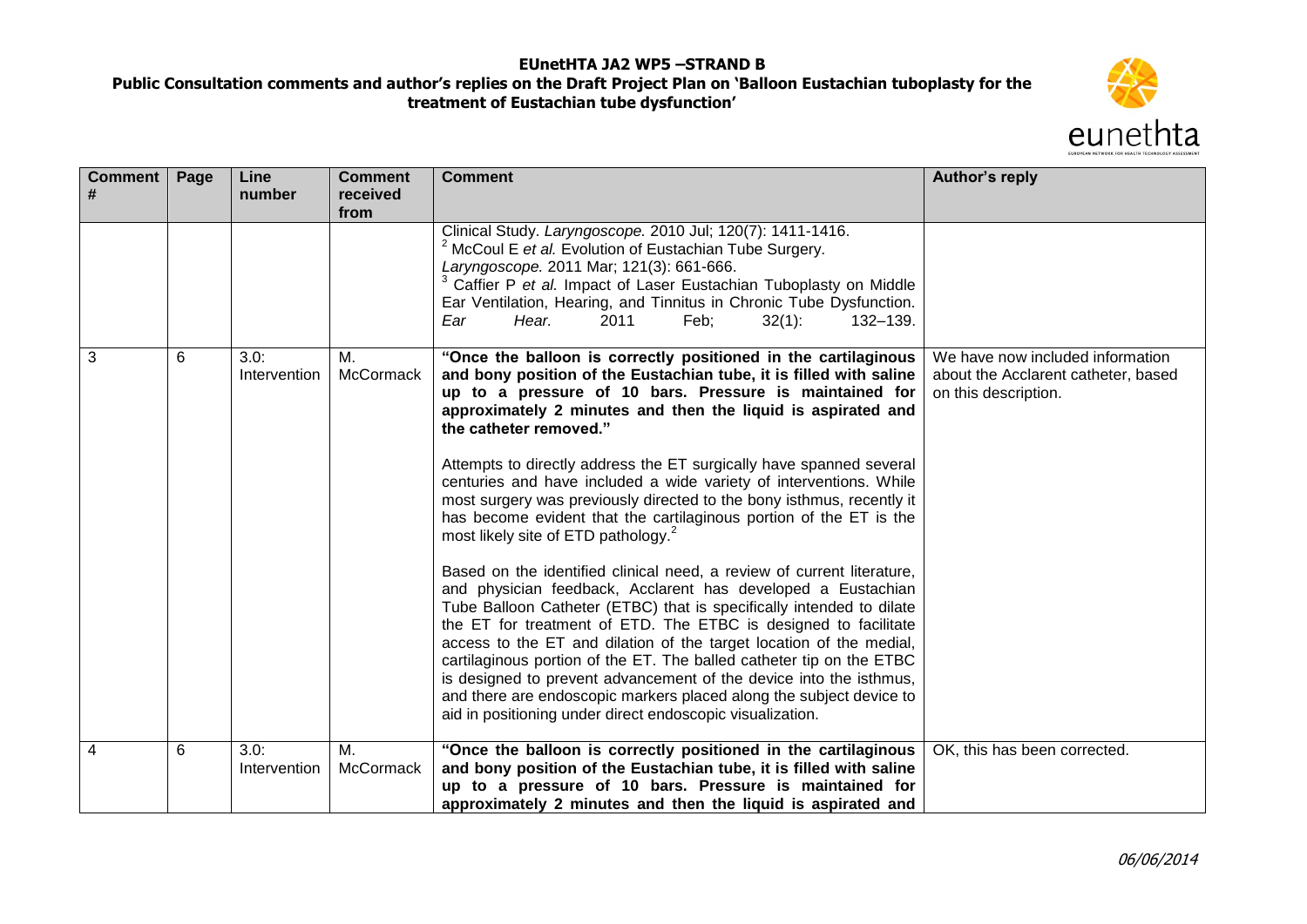

| Comment        | Page | Line<br>number          | <b>Comment</b><br>received<br>from | <b>Comment</b>                                                                                                                                                                                                                                                                                                                                                                                                                                                                                                                                                                                    | Author's reply                                                                                                                                                                                                                                 |
|----------------|------|-------------------------|------------------------------------|---------------------------------------------------------------------------------------------------------------------------------------------------------------------------------------------------------------------------------------------------------------------------------------------------------------------------------------------------------------------------------------------------------------------------------------------------------------------------------------------------------------------------------------------------------------------------------------------------|------------------------------------------------------------------------------------------------------------------------------------------------------------------------------------------------------------------------------------------------|
|                |      |                         |                                    | the catheter removed."<br>The procedure described by EUnetHTA above pertains to the<br>Spiggle and Theis Bielefeld Balloon Catheter and does not<br>necessarily represent ET dilation performed utilizing Acclarent's<br>ETBC in accordance with the Instructions for Use (IFU).                                                                                                                                                                                                                                                                                                                  |                                                                                                                                                                                                                                                |
| 5              | 6    | Table:<br>intervention  | S.Ferfers                          | not in the bony part, only in the cartilaginous part                                                                                                                                                                                                                                                                                                                                                                                                                                                                                                                                              | "bony part" has been excluded.                                                                                                                                                                                                                 |
| 6              | 6    | 3.0:<br>Compariso<br>n  | Μ.<br>McCormack                    | Currently, there are various options available to treat patients<br>suffering from ETD, but none that is universally accepted. Medical<br>therapies are usually prescribed as a first line treatment to treat the<br>symptoms of ETD. Following failed medical management, the<br>mainstay surgical treatment of ETD has been insertion of pressure<br>equalizing ventilation tubes to aerate the middle ear; however, little<br>effect can be seen on the ET itself and this treatment has been<br>shown to be more effective in addressing the sequelae of ETD rather<br>than the cause itself. | It can be argued whether ventilation<br>tubes are a relevant comparison<br>group. They are however mentioned<br>in the literature as a common<br>treatment and therefore used as<br>comparison.                                                |
|                |      |                         |                                    | EUnetHTA lists many of these options as potential comparators in its<br>draft project plan; however, Norman et $af$ also identified active<br>observation, supportive care, auto-inflation, nasal douching/rinses,<br>transtubal fluids and tuboplasty as potential interventions for ETD.<br>Norman G, Llewellyn A et al. Systematic review of the limited<br>evidence base for treatments of Eustachian tube dysfunction: a<br>health technology assessment. Clin Otolaryngol 2014;39:6-21.                                                                                                     | We included nasal douching and<br>transtubal fluids since they can be<br>considered as medications. Active<br>observation, supportive care or<br>tuboplasty are not included since in<br>that casea third comparison group<br>would be needed. |
| $\overline{7}$ | 6    | Table:<br>outcomes      | S.Ferfers                          | Sono tubo manometria: wording more common: TMM =<br>Tubomanometry (Estève, Ars)                                                                                                                                                                                                                                                                                                                                                                                                                                                                                                                   | This has been corrected according to<br>the suggestion.                                                                                                                                                                                        |
| 8              | 6    | 3.0:<br><b>Outcomes</b> | М.<br>McCormack                    | EUnetHTA lists the primary outcome measurement for the draft<br>project plan to be relief of ear symptoms as measured by                                                                                                                                                                                                                                                                                                                                                                                                                                                                          | The primary outcome has been<br>changed to: normalization of                                                                                                                                                                                   |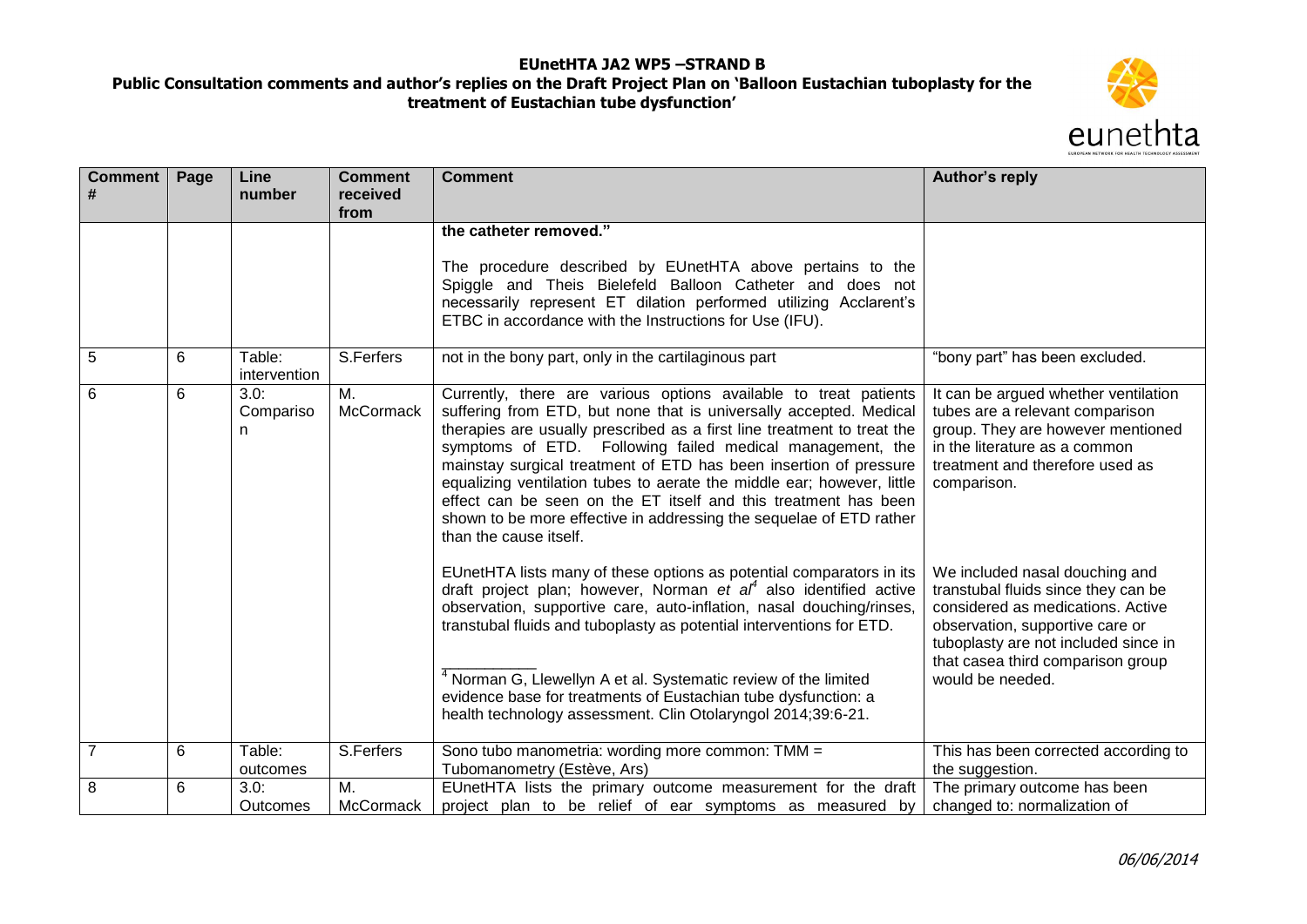

| <b>Comment</b><br># | Page           | Line<br>number   | <b>Comment</b><br>received | <b>Comment</b>                                                                                                                                                                                                                                                                                                                                                                                                                                                                                           | Author's reply                                                                                                                                                |
|---------------------|----------------|------------------|----------------------------|----------------------------------------------------------------------------------------------------------------------------------------------------------------------------------------------------------------------------------------------------------------------------------------------------------------------------------------------------------------------------------------------------------------------------------------------------------------------------------------------------------|---------------------------------------------------------------------------------------------------------------------------------------------------------------|
|                     |                |                  | from                       |                                                                                                                                                                                                                                                                                                                                                                                                                                                                                                          |                                                                                                                                                               |
|                     |                |                  |                            | tympanometry. Tympanometry does not measure ear symptoms.<br>Instead, tympanometry testing is utilized as an objective<br>measurement to assess the presence of middle ear fluid, pressure<br>within the middle ear space, and mobility of the eardrum.<br>Tympanometry has been identified as a reliable method of<br>assessment for patients with intact tympanic membranes and it is<br>commonly employed as a diagnostic tool for ETD. <sup>5</sup>                                                  | tympanometry.                                                                                                                                                 |
|                     |                |                  |                            | Acclarent's ELLIOTT study will determine success of meeting the<br>primary efficacy endpoint by comparison of the proportion of subjects<br>experiencing normalization of tympanometry (defined as Type A)<br>post-treatment in the investigational arm versus the proportion of<br>subjects experiencing normalization of tympanometry post-<br>randomization in the control arm.<br><sup>5</sup> Bluestone C. Eustachian Tube Structure, Function, and Role in<br>Otitis Media. Vol 2: PMPH-USA; 2005. | Is the protocol available in<br>clinicaltrials.gov? We did not find it.                                                                                       |
| 9                   | $\overline{7}$ | 4.0              | P. Van<br>Wilder           | selection of study by PICO; maybe be more precise as the<br>population is expected to expand and the previous trials with control<br>groups may have different populations                                                                                                                                                                                                                                                                                                                               | According to the preliminary literature<br>search, the literature for this<br>assessment will be quite limited.                                               |
| 10                  | 7,8            | $4.0/$ tasks     | P. Van<br>Wilder           | tasks are complementary between 1 <sup>st</sup> and co-author; would it be<br>sound for critical issues (e.g. meta-analysis of studies, MTC, ) to<br>do the tasks in parallel, as quality control?                                                                                                                                                                                                                                                                                                       | This is a good suggestion. Comments<br>from both authors and co-authors will<br>increase communication and quality,<br>especially in case of critical issues. |
| 11                  | 17             | C.<br>References | М.<br>McCormack            | For EUnetHTA's review, a list of key references related to balloon<br>Eustachian tuboplasty is provided below.<br>Adil E, Poe D. What is the full range of medical and surgical<br>(1)<br>treatments available for patients with Eustachian tube<br>dysfunction? Curr Opin Otolaryngol Head Neck Surg 2014<br>Feb; 22(1): 8-15.                                                                                                                                                                          | Thank you. We will consider this list<br>carefully once the systematic literature<br>search is done and complete it with<br>relevant studies, if needed.      |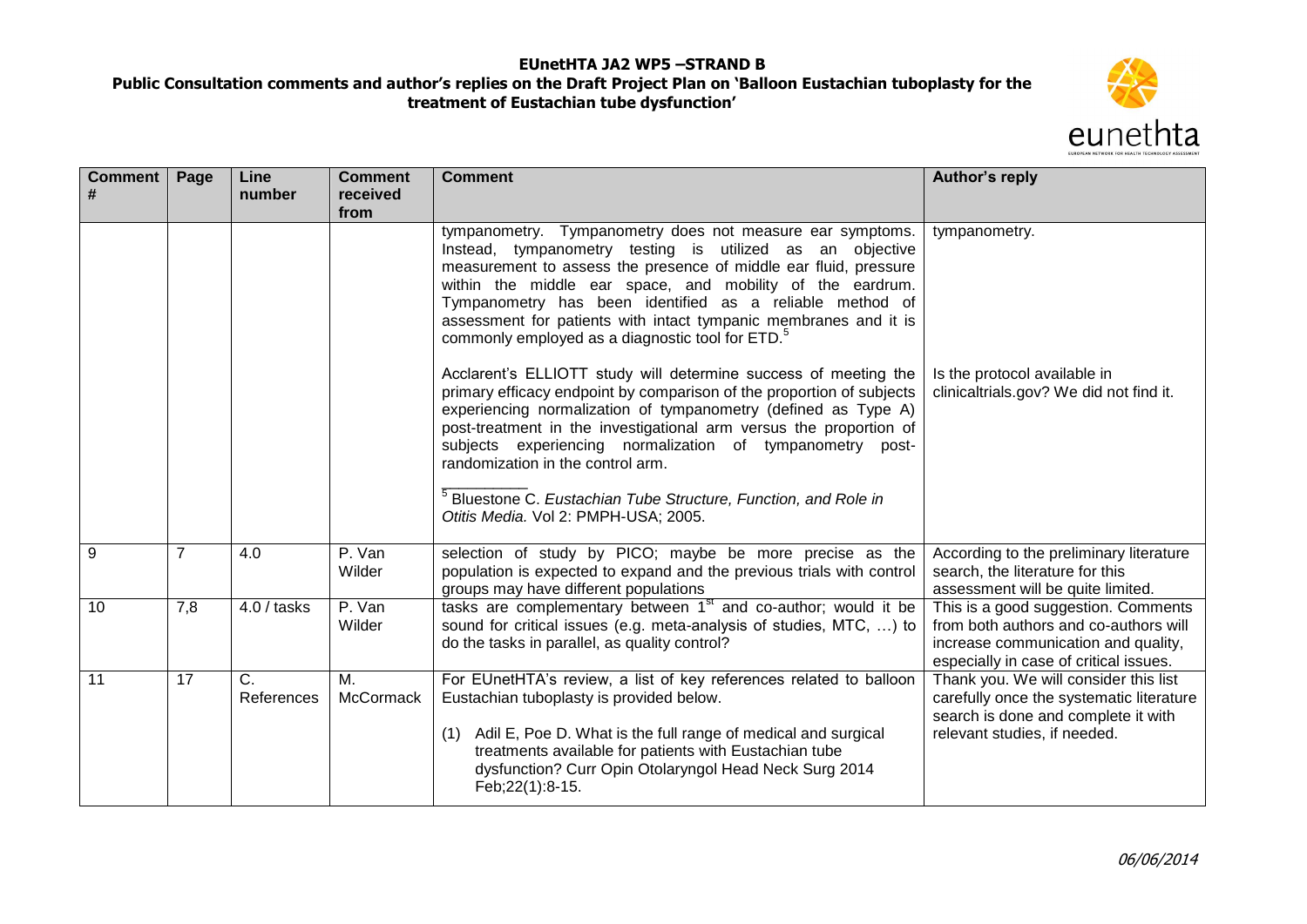

| Comment  <br># | Page | Line<br>number | <b>Comment</b><br>received<br>from | <b>Comment</b>                                                                                                                                                                                                | Author's reply |
|----------------|------|----------------|------------------------------------|---------------------------------------------------------------------------------------------------------------------------------------------------------------------------------------------------------------|----------------|
|                |      |                |                                    | Bluestone CD. Eustachian Tube Structure, Function, and Role<br>(2)<br>in Otitis Media. BC Decker; 2005.                                                                                                       |                |
|                |      |                |                                    | Businco LD, Laurino S, Cipriani O, et al. Balloon dilation<br>(3)<br>tuboplasty and tubal ostium shrinkage in the treatment of<br>eustachian tube dysfunction. Int Adv Otol 2012;8(2):354-9.                  |                |
|                |      |                |                                    | Caffier PP, Sedlmaier B, Haupt H, et al. Impact of laser<br>(4)<br>eustachian tuboplasty on middle ear ventilation, hearing, and<br>tinnitus in chronic tube dysfunction. Ear Hear 2011<br>Feb; 32(1): 132-9. |                |
|                |      |                |                                    | (5) Catalano PJ, Jonnalagadda S, Yu VM. Balloon catheter<br>dilatation of Eustachian tube: a preliminary study. Otol Neurotol<br>2012 Dec; 33(9): 1549-52.                                                    |                |
|                |      |                |                                    | Dalchow C, Jowett N, Kappo N, A B. First clinical results of the<br>(6)<br>dilitation of the Eustachian tube in patients with tubal<br>dysfunction [abstract]. Otolaryngol Head Neck Surg.<br>2013;149:P99.   |                |
|                |      |                |                                    | Doyle WJ, Swarts JD, Banks J, et al. Sensitivity and specificity<br>(7)<br>of eustachian tube function tests in adults. JAMA Otolaryngol<br>Head Neck Surg 2013 Jul; 139(7): 719-27.                          |                |
|                |      |                |                                    | Handzel O, Poe D, Marchbanks RJ. Synchronous endoscopy<br>(8)<br>and sonotubometry of the eustachian tube: a pilot study. Otol<br>Neurotol 2012 Feb; 33(2): 184-91.                                           |                |
|                |      |                |                                    | Ho AC, Chan JY, Ng RW, et al. Stenting of the eustachian tube<br>(9)<br>to prevent otitis media with effusion after maxillary swing<br>approach nasopharyngectomy. Laryngoscope 2014<br>Jan; 124(1): 139-44.  |                |
|                |      |                |                                    | (10) Jurkiewicz D, Bien D, Szczygielski K, et al. Clinical evaluation of<br>balloon dilation Eustachian tuboplasty in the Eustachian tube                                                                     |                |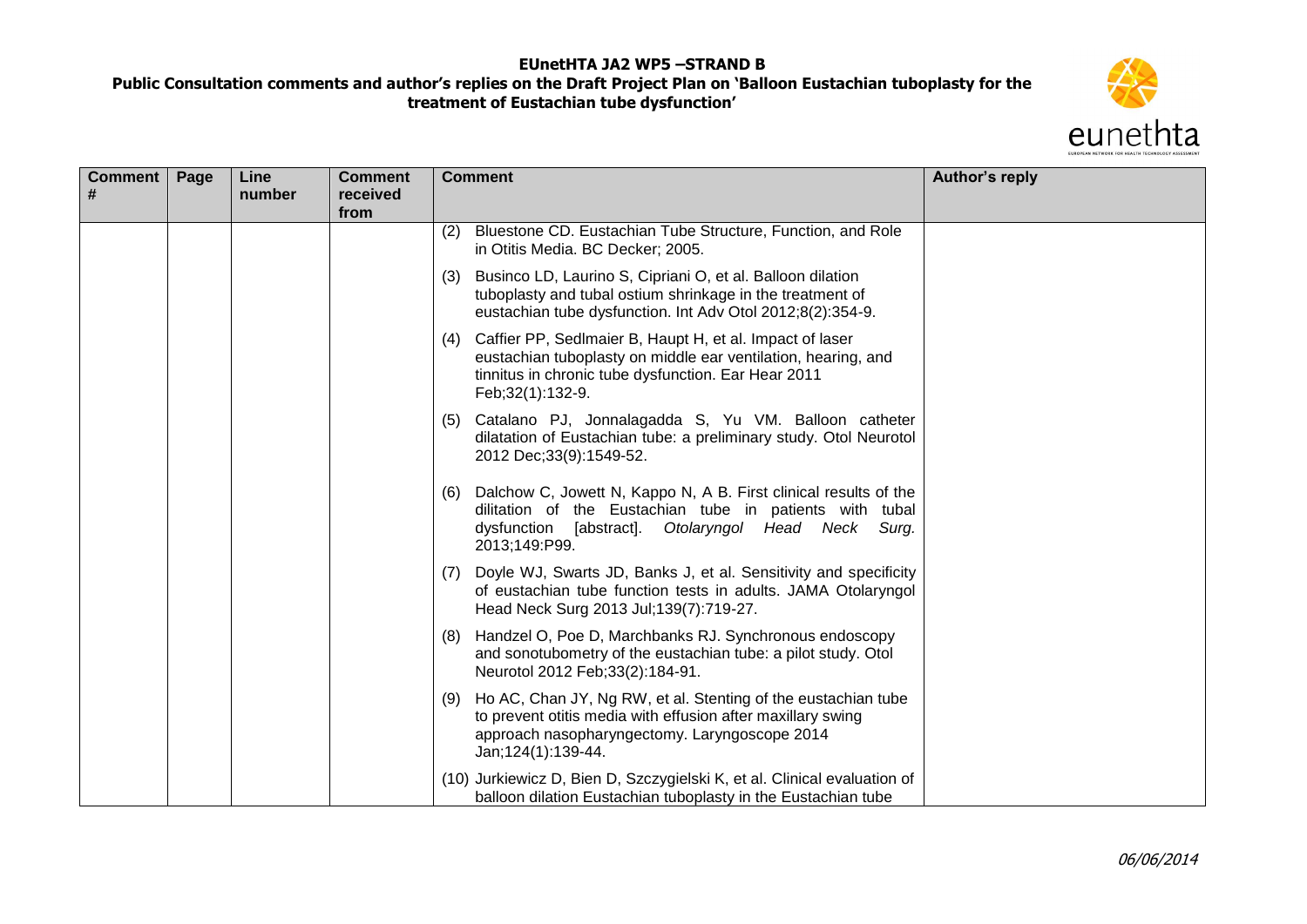

| Comment  <br># | Page | Line<br>number | <b>Comment</b><br>received<br>from | <b>Comment</b>                                                                                                                                                                                                                          | Author's reply |
|----------------|------|----------------|------------------------------------|-----------------------------------------------------------------------------------------------------------------------------------------------------------------------------------------------------------------------------------------|----------------|
|                |      |                |                                    | dysfunction. Eur Arch Otorhinolaryngol 2013 Mar;270(3):1157-<br>60.                                                                                                                                                                     |                |
|                |      |                |                                    | (11) Kepchar J, Acevedo J, Schroeder J, et al. Transtympanic<br>balloon dilatation of eustachian tube: a human cadaver pilot<br>study. J Laryngol Otol 2012 Nov; 126(11): 1102-7.                                                       |                |
|                |      |                |                                    | (12) Kujawski OB, Poe DS. Laser eustachian tuboplasty. Otol<br>Neurotol 2004 Jan; 25(1): 1-8.                                                                                                                                           |                |
|                |      |                |                                    | (13) Lukens A, Dimartino E, Gunther RW, et al. Functional MR<br>imaging of the eustachian tube in patients with clinically proven<br>dysfunction: correlation with lesions detected on MR images.<br>Eur Radiol 2012 Mar; 22(3): 533-8. |                |
|                |      |                |                                    | (14) McCoul ED, Lucente FE, Anand VK. Evolution of Eustachian<br>tube surgery. Laryngoscope 2011 Mar;121(3):661-6.                                                                                                                      |                |
|                |      |                |                                    | (15) McCoul ED, Singh A, Anand VK, et al. Balloon dilation of the<br>eustachian tube in a cadaver model: technical considerations,<br>learning curve, and potential barriers. Laryngoscope 2012<br>Apr;122(4):718-23.                   |                |
|                |      |                |                                    | (16) McCoul ED, Anand VK, Christos PJ. Validating the clinical<br>assessment of eustachian tube dysfunction: The Eustachian<br>Tube Dysfunction Questionnaire (ETDQ-7). Laryngoscope 2012<br>May; 122(5): 1137-41.                      |                |
|                |      |                |                                    | (17) McCoul ED, Anand VK. Eustachian tube balloon dilation<br>surgery. Int Forum Allergy Rhinol 2012 May; 2(3): 191-8.                                                                                                                  |                |
|                |      |                |                                    | (18) Metson R, Pletcher SD, Poe DS. Microdebrider eustachian<br>tuboplasty: A preliminary report. Otolaryngol Head Neck Surg<br>2007 Mar; 136(3): 422-7.                                                                                |                |
|                |      |                |                                    | (19) Miller BJ, Elhassan HA. Balloon dilatation of the Eustachian<br>tube: an evidence based review of case series for those                                                                                                            |                |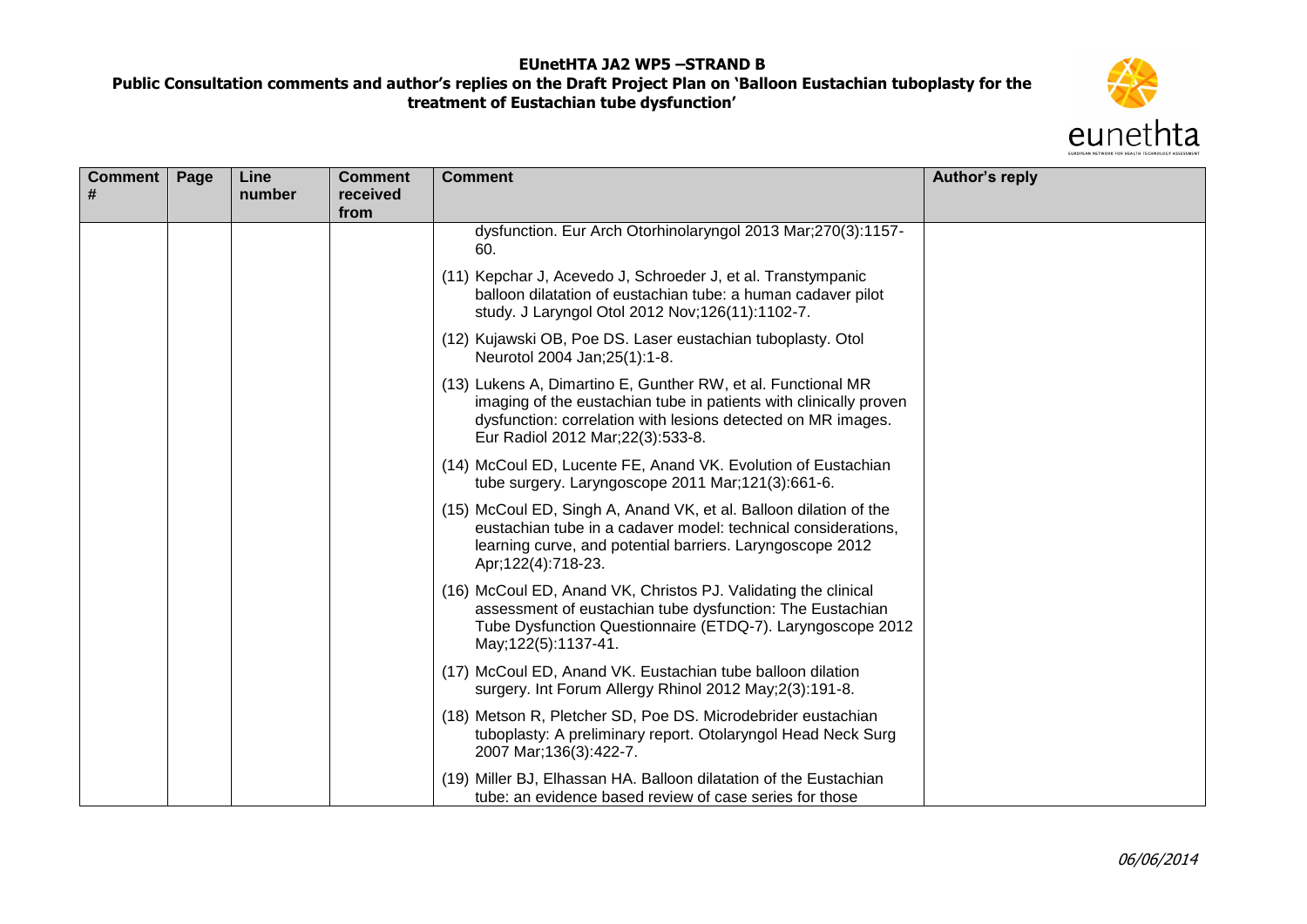

| Comment  <br># | Page | Line<br>number | <b>Comment</b><br>received<br>from | <b>Comment</b>                                                                                                                                                                                                              | Author's reply |
|----------------|------|----------------|------------------------------------|-----------------------------------------------------------------------------------------------------------------------------------------------------------------------------------------------------------------------------|----------------|
|                |      |                |                                    | considering its use. Clin Otolaryngol 2013 Nov 5.                                                                                                                                                                           |                |
|                |      |                |                                    | (20) Norman G, Llewellyn A, Harden M, et al. Systematic review of<br>the limited evidence base for treatments of Eustachian tube<br>dysfunction: a health technology assessment. Clin Otolaryngol<br>2014 Feb; 39(1): 6-21. |                |
|                |      |                |                                    | (21) Ockermann T, Reineke U, Upile T, et al. Balloon dilation<br>eustachian tuboplasty: a feasibility study. Otol Neurotol 2010<br>Sep; 31(7): 1100-3.                                                                      |                |
|                |      |                |                                    | (22) Ockermann T, Reineke U, Upile T, et al. Balloon dilatation<br>eustachian tuboplasty: a clinical study. Laryngoscope 2010<br>Jul;120(7):1411-6.                                                                         |                |
|                |      |                |                                    | (23) Park JJ, Luedeke I, Luecke K, et al. Eustachian tube function in<br>patients with inner ear disorders. Eur Arch Otorhinolaryngol<br>2013 May; 270(5): 1615-21.                                                         |                |
|                |      |                |                                    | (24) Poe DS, Metson RB, Kujawski O. Laser eustachian tuboplasty:<br>a preliminary report. Laryngoscope 2003 Apr;113(4):583-91.                                                                                              |                |
|                |      |                |                                    | (25) Poe DS, Grimmer JF, Metson R. Laser eustachian tuboplasty:<br>two-year results. Laryngoscope 2007 Feb;117(2):231-7.                                                                                                    |                |
|                |      |                |                                    | (26) Poe DS, Hanna BM. Balloon dilation of the cartilaginous portion<br>of the eustachian tube: initial safety and feasibility analysis in a<br>cadaver model. Am J Otolaryngol 2011 Mar;32(2):115-23.                      |                |
|                |      |                |                                    | (27) Poe DS, Silvola J, Pyykko I. Balloon dilation of the cartilaginous<br>eustachian tube. Otolaryngol Head Neck Surg 2011<br>Apr; 144(4): 563-9.                                                                          |                |
|                |      |                |                                    | (28) Robes C, Tillett JS. FPIN's clinical inquiries. Pharmacologic<br>therapy for eustachian tube dysfunction. Am Fam Physician<br>2013 Jun 15;87(12):883-8.                                                                |                |
|                |      |                |                                    | (29) Schroder S, Reineke U, Lehmann M, et al. [Chronic obstructive                                                                                                                                                          |                |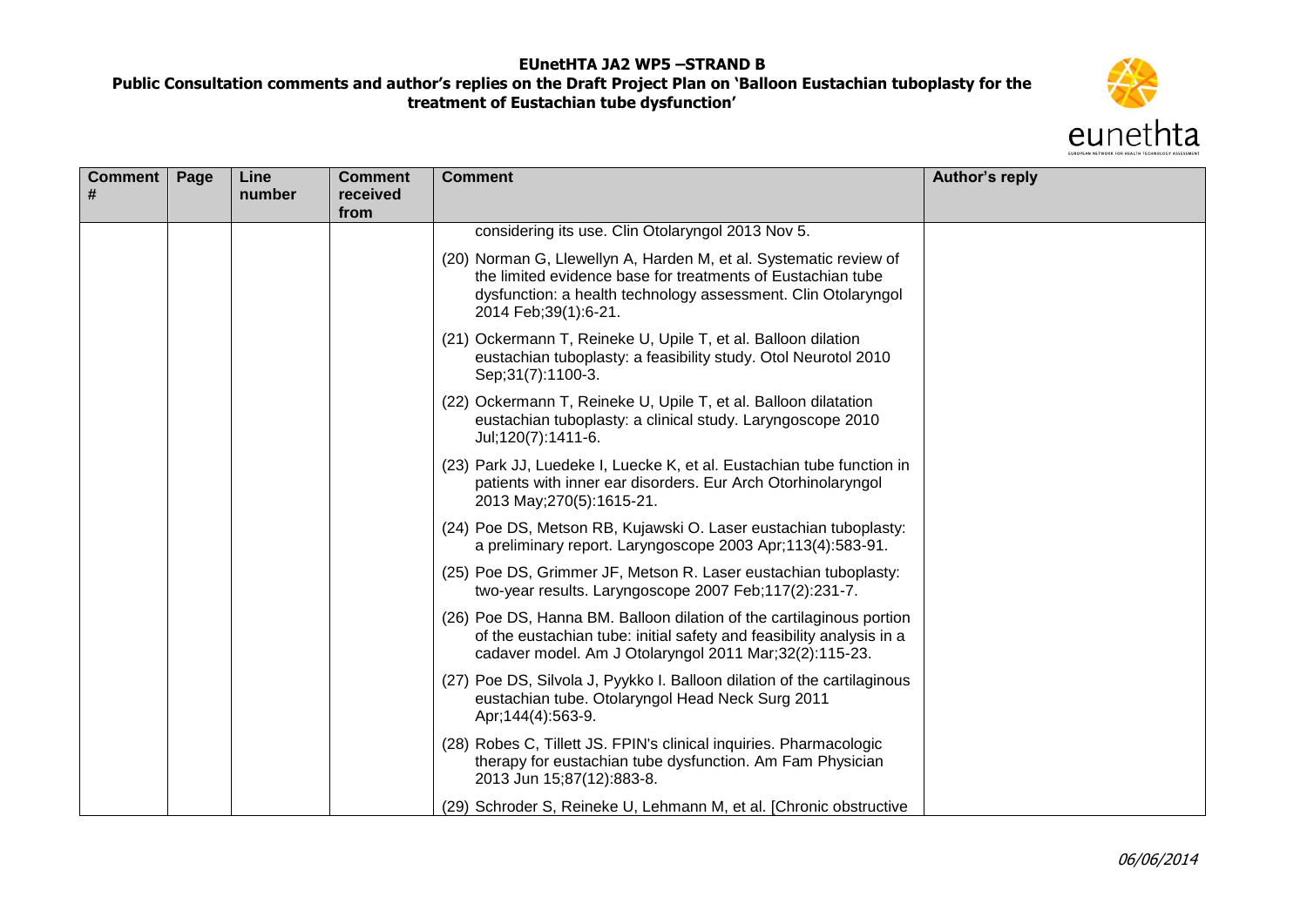

| Comment  <br># | Page | Line<br>number | <b>Comment</b><br>received | <b>Comment</b>                                                                                                                                                                                                            | Author's reply |
|----------------|------|----------------|----------------------------|---------------------------------------------------------------------------------------------------------------------------------------------------------------------------------------------------------------------------|----------------|
|                |      |                | from                       | eustachian tube dysfunction in adults: long-term results of                                                                                                                                                               |                |
|                |      |                |                            | balloon eustachian tuboplasty]. HNO 2013 Feb;61(2):142-51.                                                                                                                                                                |                |
|                |      |                |                            | (30) Seibert JW, Danner CJ. Eustachian tube function and the<br>middle ear. Otolaryngol Clin North Am 2006 Dec;39(6):1221-35.                                                                                             |                |
|                |      |                |                            | (31) Silvola J, Kivekas I, Poe DS. Balloon Dilation of the<br>Cartilaginous Portion of the Eustachian Tube. Otolaryngol Head<br>Neck Surg 2014 Apr 4.                                                                     |                |
|                |      |                |                            | (32) Sproat R, Burgess C, Lancaster T, et al. Eustachian tube<br>dysfunction in adults. BMJ 2014;348:g1647.                                                                                                               |                |
|                |      |                |                            | (33) Sudhoff H, Schroder S, Reineke U, et al. [Therapy of chronic<br>obstructive eustachian tube dysfunction: evolution of applied<br>therapies]. HNO 2013 Jun;61(6):477-82.                                              |                |
|                |      |                |                            | (34) Swarts JD, Alper CM, Mandel EM, et al. Eustachian tube<br>function in adults without middle ear disease. Ann Otol Rhinol<br>Laryngol 2011 Apr; 120(4): 220-5.                                                        |                |
|                |      |                |                            | (35) Swarts JD, Alper CM, Luntz M, et al. Panel 2: Eustachian tube,<br>middle ear, and mastoid--anatomy, physiology,<br>pathophysiology, and pathogenesis. Otolaryngol Head Neck<br>Surg 2013 Apr; 148(4 Suppl): E26-E36. |                |
|                |      |                |                            | (36) Swarts JD, Teixeira MS, Banks J, et al. A method to assess the<br>accuracy of sonotubometry for detecting Eustachian tube<br>openings. Eur Arch Otorhinolaryngol 2014 Apr 8.                                         |                |
|                |      |                |                            | (37) Tisch M, Maier S, Maier H. [Eustachian tube dilation using the<br>Bielefeld balloon catheter: clinical experience with 320<br>interventions]. HNO 2013 Jun;61(6):483-7.                                              |                |
|                |      |                |                            | (38) Tiwari R, Sharma RK, Panda NK, et al. Tensor tenopexy: a<br>clinical study to assess its effectiveness in improving<br>Eustachian tube function and preventing hearing loss in patients                              |                |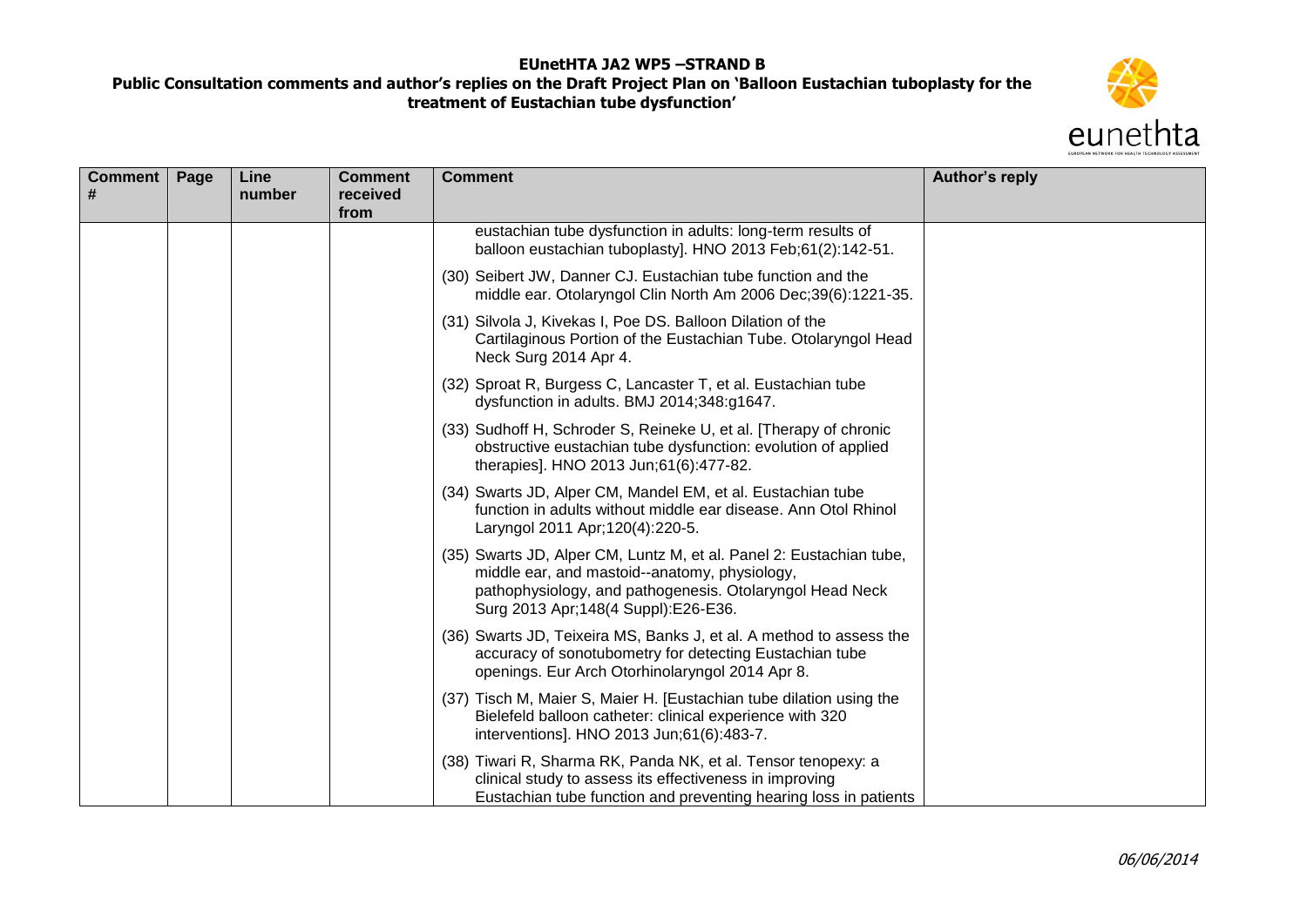

| Comment  <br># | Page        | Line<br>number | <b>Comment</b><br>received<br>from | <b>Comment</b>                                                                                                                                                                                                                                                                                                                                                                                                                                                                                                                                                                                                                                                                                                                                                                                                                                                                               | Author's reply                                                                                                                                                                                                                                                                           |
|----------------|-------------|----------------|------------------------------------|----------------------------------------------------------------------------------------------------------------------------------------------------------------------------------------------------------------------------------------------------------------------------------------------------------------------------------------------------------------------------------------------------------------------------------------------------------------------------------------------------------------------------------------------------------------------------------------------------------------------------------------------------------------------------------------------------------------------------------------------------------------------------------------------------------------------------------------------------------------------------------------------|------------------------------------------------------------------------------------------------------------------------------------------------------------------------------------------------------------------------------------------------------------------------------------------|
|                |             |                |                                    | with cleft palate. J Plast Reconstr Aesthet Surg 2013<br>Sep;66(9):e239-e245.                                                                                                                                                                                                                                                                                                                                                                                                                                                                                                                                                                                                                                                                                                                                                                                                                |                                                                                                                                                                                                                                                                                          |
|                |             |                |                                    | (39) van Heerbeek N, Ingels KJ, Rijkers GT, et al. Therapeutic<br>improvement of Eustachian tube function: a review. Clin<br>Otolaryngol Allied Sci 2002 Feb; 27(1): 50-6.                                                                                                                                                                                                                                                                                                                                                                                                                                                                                                                                                                                                                                                                                                                   |                                                                                                                                                                                                                                                                                          |
|                |             |                |                                    | (40) Wanscher J, Svane-Knudsen V. Promising results after balloon<br>dilatation of the Eustachian tube for obstructive dysfunction. Dan<br>Med J 2014;64(4):A4818.                                                                                                                                                                                                                                                                                                                                                                                                                                                                                                                                                                                                                                                                                                                           |                                                                                                                                                                                                                                                                                          |
| 12             | gener<br>al |                | S.Ferfers                          | We have a new patient website: www.druck-auf-dem-ohr.de<br>(planned to be in English soon)                                                                                                                                                                                                                                                                                                                                                                                                                                                                                                                                                                                                                                                                                                                                                                                                   | Ok                                                                                                                                                                                                                                                                                       |
| 13             | gener<br>al |                | S.Ferfers                          | Please don't use an ® related to our catheter, the name is not<br>registered as a trademark - we will probably have to change the<br>name.                                                                                                                                                                                                                                                                                                                                                                                                                                                                                                                                                                                                                                                                                                                                                   | Ok, this has been removed from table<br>2.                                                                                                                                                                                                                                               |
| 14             | gener<br>al |                | S.Ferfers                          | There is literature on tubomanometry at these links:<br>http://www.spiggle-theis.com/pdf/E_Ars_Tubenmanometry.pdf<br>http://www.spiggle-theis.com/pdf/E_Esteve_Tubenmanometry.pdf                                                                                                                                                                                                                                                                                                                                                                                                                                                                                                                                                                                                                                                                                                            | OK, thank you for the information.                                                                                                                                                                                                                                                       |
| 15             | Gener<br>al |                | M.<br><b>McCormack</b>             | Acclarent appreciates the opportunity to comment on the draft<br>Project Plan for "Balloon Eustachian tuboplasty for the treatment of<br>Eustachian tube dysfunction." However, given that CE Marking for<br>its related technology was recently received on May 8, 2014 and the<br>fact that there is currently only one other known technology<br>available, Acclarent believes this assessment of balloon Eustachian<br>tuboplasty may be premature as the existing body of clinical and<br>economic evidence is still very much in the infancy stages.<br>Acclarent began enrolling patients in the study "A Randomized<br>Clinical Study Of Safety And Efficacy For The Eustachian Tube<br>Balloon Catheter" (ELLIOTT) in March 2014. This study aims to<br>enroll approximately 150-250 adult patients with Eustachian tube<br>dysfunction at 17 centers throughout the United States. | This is a common problem with new<br>technologies; RTCs and larger trials<br>are lacking. However, as the<br>technology is used in clinical practice,<br>an assessment is relevant at this<br>stage.<br>Once more research data becomes<br>available, this assessment can be<br>updated. |
| 16             | Gener       |                | M.                                 | Eustachian tube dysfunction (ETD) has been classified into $2 \mid$ This clarification has been included to                                                                                                                                                                                                                                                                                                                                                                                                                                                                                                                                                                                                                                                                                                                                                                                  |                                                                                                                                                                                                                                                                                          |